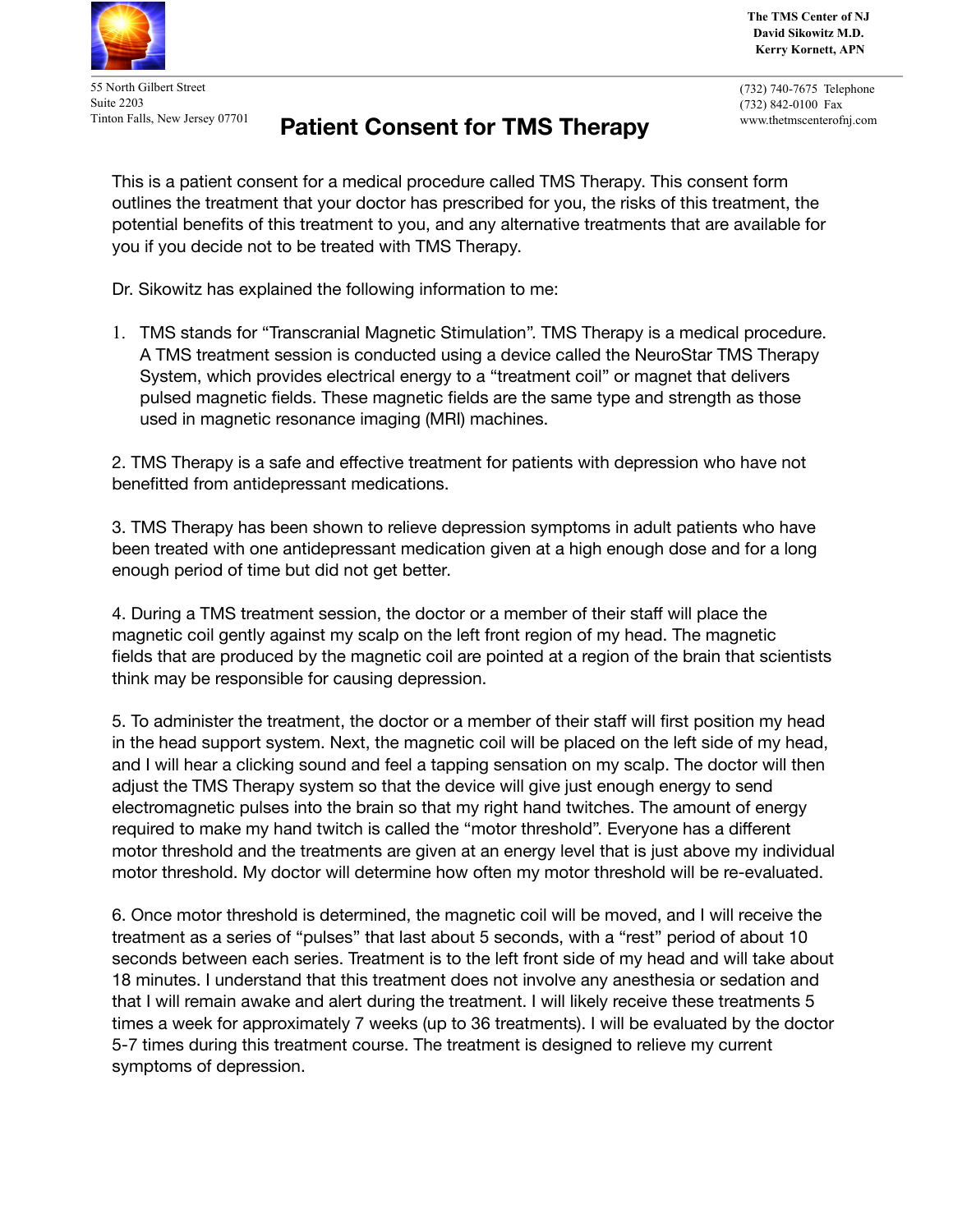7. During the treatment, I may experience tapping or painful sensations at the treatment site while the magnetic coil is turned on. These types of sensations were reported by about one third of the patients who participated in the research studies. I understand that I should inform the doctor or his staff if this occurs. The doctor may then adjust the dose or make changes to where the coil is placed in order to help make the procedure more comfortable for me. I also understand that headaches were reported in half of the patients who participated in the clinical trial for the TMS device. I understand that both discomfort and headaches got better over time in the research studies and that I may take common over-the-counter pain medications such as acetaminophen if a headache occurs.

8. The following risks are also involved with this treatment:

The TMS Therapy System should not be used by anyone who has magnetic-sensitive metal in his or her head or within 12 inches of the magnetic coil that cannot be removed. Failure to follow this restriction could result in serious injury or death. Objects that may have this kind of metal includes:

- Aneurysm clips or coils
- Stents
- Implanted Stimulators
- Electrodes to monitor your brain activity
- Ferromagnetic implants in your ears or eyes
- Bullet fragments
- Other metal devices or objects implanted in the head.

9. TMS Therapy is not effective for all patients with depression. Any signs or symptoms of worsening depression should be reported immediately to your doctor. You may want to ask a family member or caregiver to monitor your symptoms to help you spot any signs of worsening depression.

10. Seizures have been reported with the use of all neurostimulation devices. However, the risk of seizures with TMS Therapy is extremely low (less than 0.3%).

11. Because the TMS Therapy system produces a loud click with each magnetic pulse, I understand that I must wear earplugs or similar hearing protection devices with a rating of 30 dB or higher of noise reduction during treatment.

12. I understand that most patients who benefit from the TMS Therapy experience results by the fourth or fifth week of treatment. Some patients may experience results in less time while others may take longer.

13. I understand that I may discontinue treatment at any time.

I have read the information contained in this Medical Procedure Consent Form about TMS Therapy and its potential risks. I have discussed it with Dr. Sikowitz who has answered all of my questions. I understand there are other treatment options for my depression available to me and this has also been discussed with me.

I therefore permit Dr. Sikowitz and his staff to administer this treatment to me.